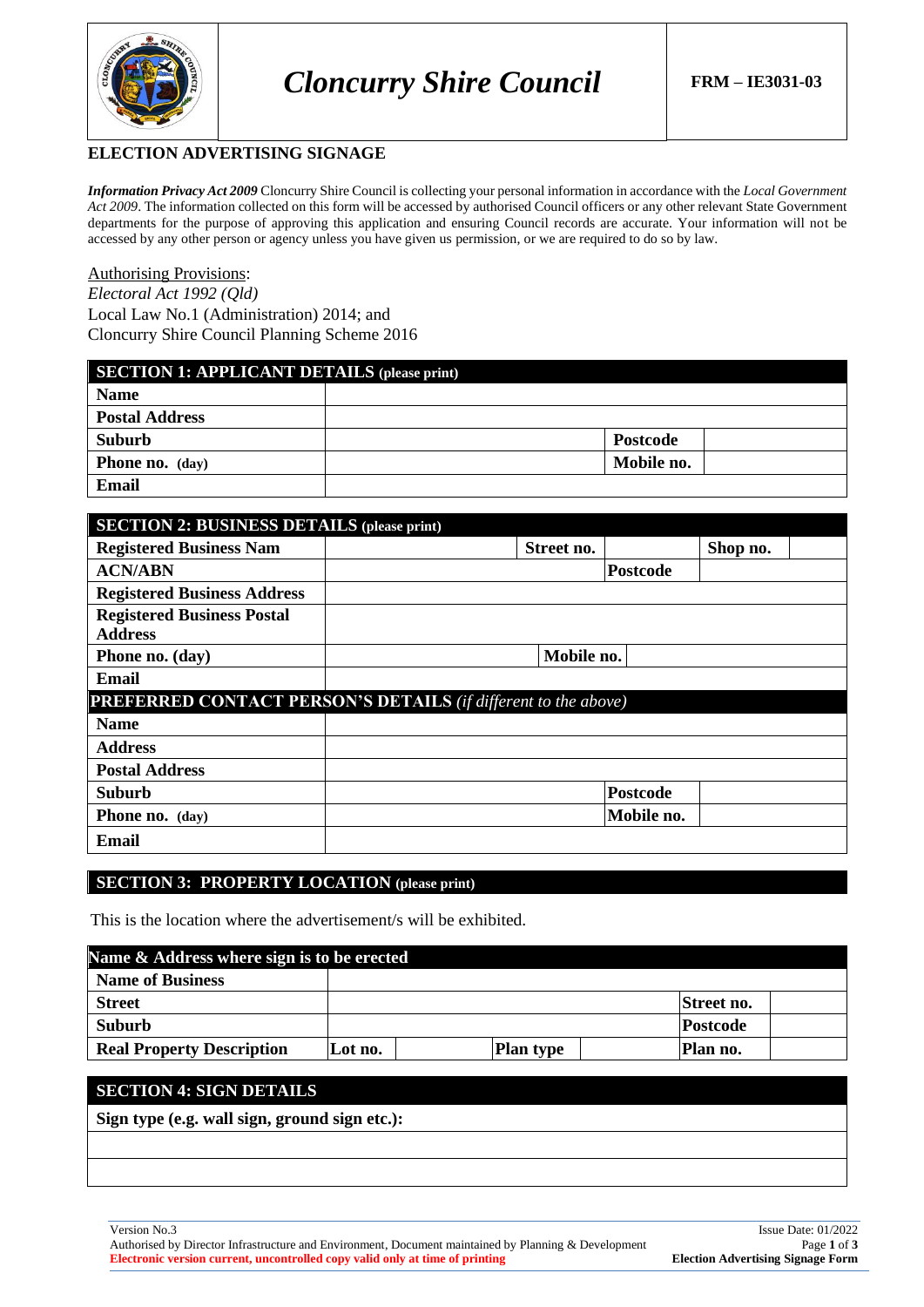

# *Cloncurry Shire Council* **FRM – IE3031-03**

| required or indicate on a map:                    | Exact location of sign (e.g. centre of western wall or above shop. Please list on a separate sheet, if |               |            |                |
|---------------------------------------------------|--------------------------------------------------------------------------------------------------------|---------------|------------|----------------|
|                                                   |                                                                                                        |               |            |                |
|                                                   |                                                                                                        |               |            |                |
|                                                   | Please list on a separate sheet, if required or indicate on a map:                                     |               |            |                |
|                                                   |                                                                                                        |               |            |                |
|                                                   |                                                                                                        |               |            |                |
| Height $(m)$                                      | Width $(m)$                                                                                            | No. of faces: |            |                |
|                                                   |                                                                                                        |               | <b>Yes</b> | N <sub>0</sub> |
| Is the sign illuminated?                          |                                                                                                        |               |            |                |
| Does the sign have electronic display components? |                                                                                                        |               |            |                |
| Temporary sign dates:                             | From:                                                                                                  | To:           |            |                |

# **SECTION 5: CHECKLIST**

Before submitting this application, you need to obtain and attach all supporting documentation. The checklist below outlines what you may need to submit to ensure the timely processing of your application.

|                                                                                                                     | Yes | N <sub>0</sub> |
|---------------------------------------------------------------------------------------------------------------------|-----|----------------|
| Completed application form                                                                                          |     |                |
| Please provide a detailed site plan indicating the following                                                        |     |                |
| - Width of footpath                                                                                                 |     |                |
| Proposed area designated for public thorough fare                                                                   |     |                |
| Proposed location of signage                                                                                        |     |                |
| Proposed closure of parking bays                                                                                    |     |                |
| Site Photos                                                                                                         |     |                |
| Sign illustration and construction details                                                                          |     |                |
| Public liability letter and a certificate of structural adequacy from a<br>certified engineer, for standalone signs |     |                |
| Correct fee enclosed                                                                                                |     |                |
| Consultation with adjoining businesses (e.g. letter/memorandum of agreement)                                        |     |                |
|                                                                                                                     |     |                |

Property Owner's Consent (only for NEW advertisements)

If the applicant is not the property owner of the site where the advertisement will be exhibited, the property owner's consent must be signed in one of the following ways:

- If the sole property owner, by that person
- If joint property owner's, by at least one owner
- If the property owner is a body corporate or organisation, by affixing the seal
- In any other case by duly authorised agent or representative of the owner, and attaching a copy of the authorisation